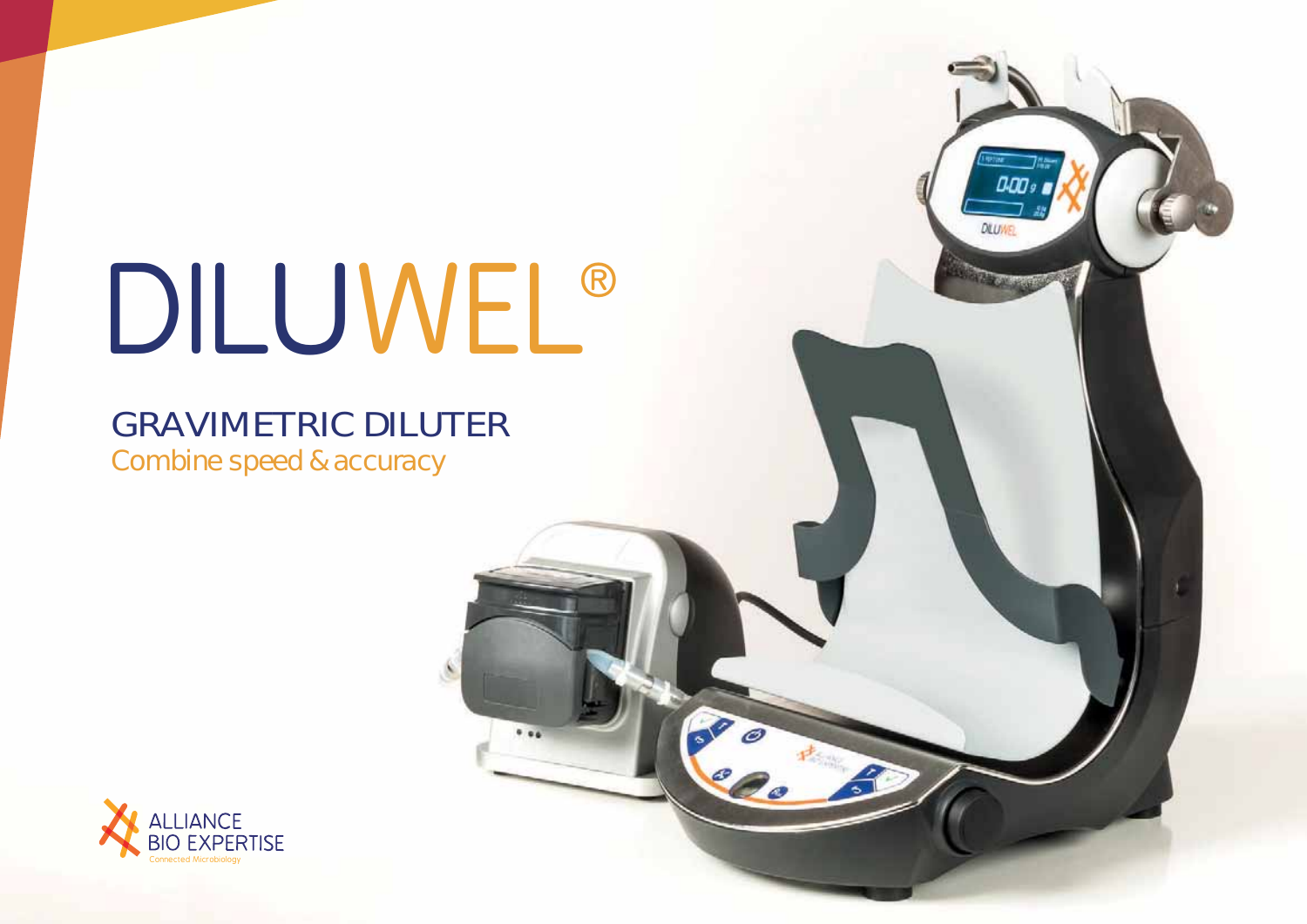

*\* Following ISO7218-2017, ± 5% of the initial weight / ± 2% of the final weight.*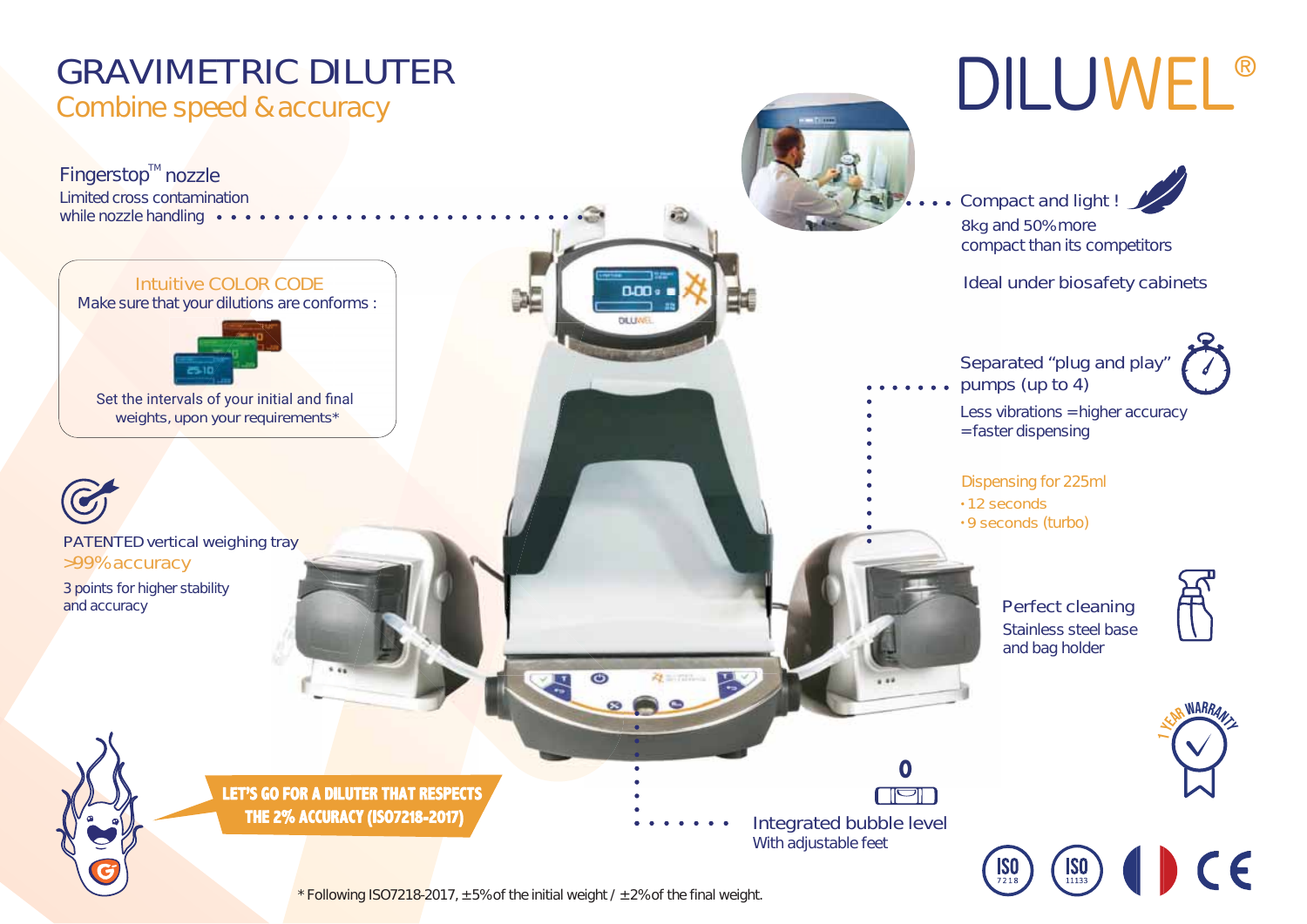## TECHNICAL DATA SHEET

| Fast & accurate dispensing                              | 12 sec. for 225ml / (9 sec in turbo mode) |
|---------------------------------------------------------|-------------------------------------------|
| Dilution accuracy                                       | $>99\%$                                   |
| Turbo mode                                              | $\sqrt{}$                                 |
| Integrated bubble level                                 | $\sqrt{}$                                 |
| Motorized dispensing nozzle                             | $\sqrt{ }$                                |
| Editable programs                                       | 20                                        |
| Weighing range                                          | 0.1g to 4000g                             |
| <b>Dilution factor</b>                                  | 1.00 to 1/100.00                          |
| Dispensing modes                                        | Dilution / Dosage                         |
| Stainless steel bag holder - extended lifetime          | $\sqrt{}$                                 |
| Watertight base - easy to clean                         | $\sqrt{}$                                 |
| 2 USB ports - 1 for upgrades / 1 for Etrace connections | $\sqrt{}$                                 |
| Plug and play removable pumps                           | $\overline{4}$                            |
| Interactive display (color codes)                       | $\sqrt{}$                                 |
| Compacity (D x W x H)                                   | 275 x 250 x 400 mm                        |
| Weight                                                  | 8 kg                                      |
| Electricity supply / Power                              | 100 - 240 V / 50 - 60 Hz / 120W           |
| Warranty                                                | 1 year                                    |
| Country of origin                                       | France - European Union                   |



## **DILUWEL** EDGE **Gravimetric dilutors** for cosmetics

Your solution to all connections **eTRACE**  ®



#### **LABPAGE**®

Get the real time data monitoring from your PC P



#### Quick and ready to use broth bags ! BAGGYWEL ®



Find all our references on our website :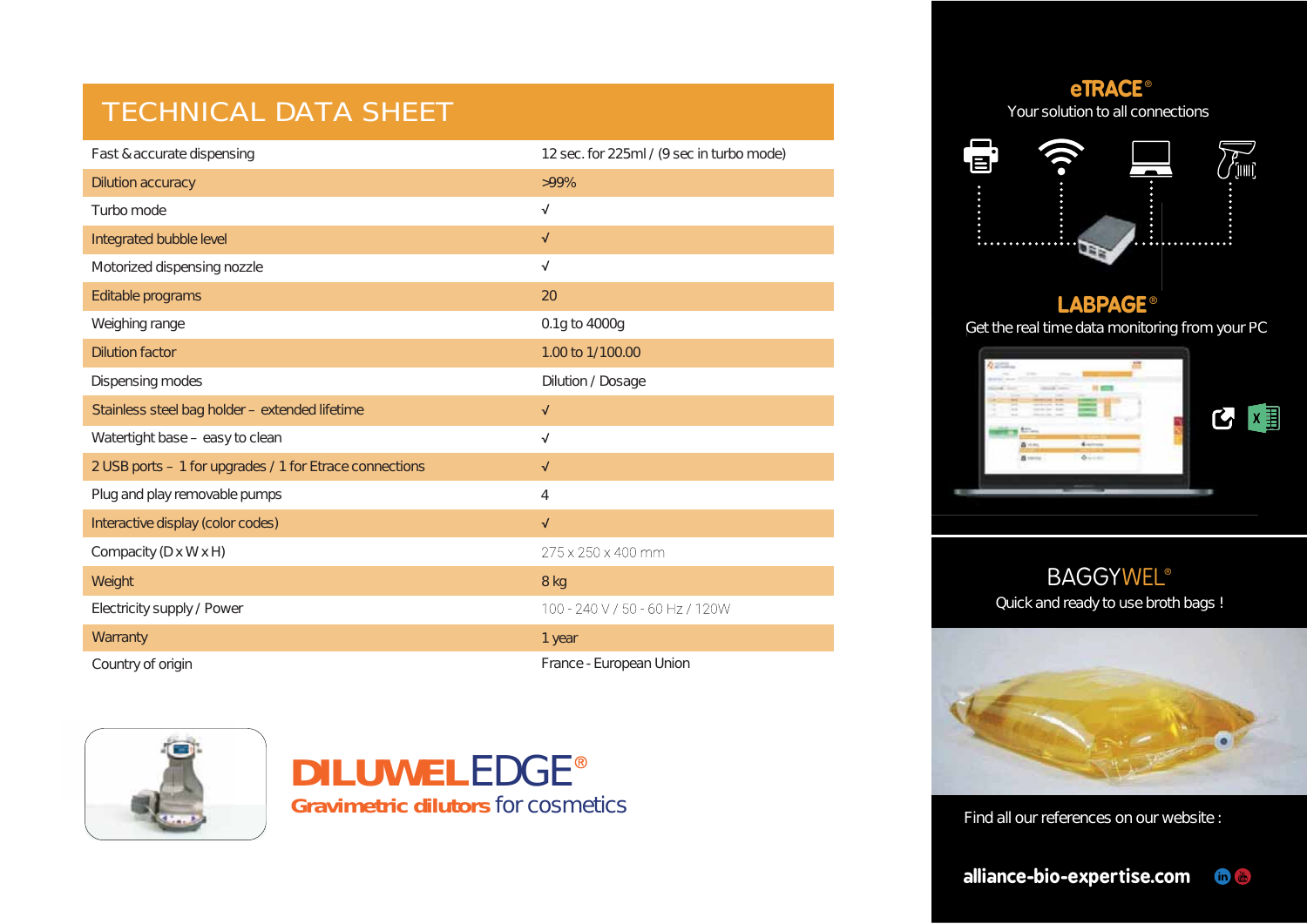

#### Delivered with :

Diluwel (DILW1001) - Bag holder 400ml - Dilupump x 1 (DILW2001) - Set of tubing 6.4mm with dispensing nozzle (DILW2002) - blender bags Mixbags x 50 - Power supply -USB key including the user manual - Certificate of compliance

- DILW2002 Set of tubing 6.4mm with dispensing nozzle (also available in 4.8mm and 3.2mm)
- DILW2009 Set of tubing with dispensing nozzle for turbo mode
- DILW3001 Precut rotor tubing 6.4mm (also available in 4.8mm and 3.2mm)
- DILW3010 Patawel + (long life non-sticky pads)
- MIXW3002 Mixbag Full Filter 400ml blender bag
- MIXW3003 Mixbag Side Filter 400ml blender bag
- BGWR2001 Support stand for BAGGYWEL (Broth bags)
- BGWR3001 BAGGYWEL Buffered Peptone Water / broth bags 2 x 5L (also available in 3 x 3L)
- BGWR3005 BAGGYWEL Half Fraser / broth bags 2 x 5L (also available in 3 x 3L)

#### *More diluants available on request !*

### Standard accessories :

 $DILW2001 - Additional pump$  – Priming nozzle for broth bottle (neck diam : 3cm) – Priming nozzle for broth bottle (neck diam 2cm) – Adjustable holder for flasks, bottles – Diluboard - Weighing platform for metrology DILW2007 – Trocar (connector) for broth bags

### Connectivity accessories :

- E-TRACE box communication module
- Ticket printer (USB)
- DILW2013 Footswitch (USB)
	- Barcode / QR code reader
- DILW2038 Clean Keyboard Tactile wireless keyboard
- Labpage Licence online traceability

### Qualification :

DILW3013 – DILUWEL IQ OQ English version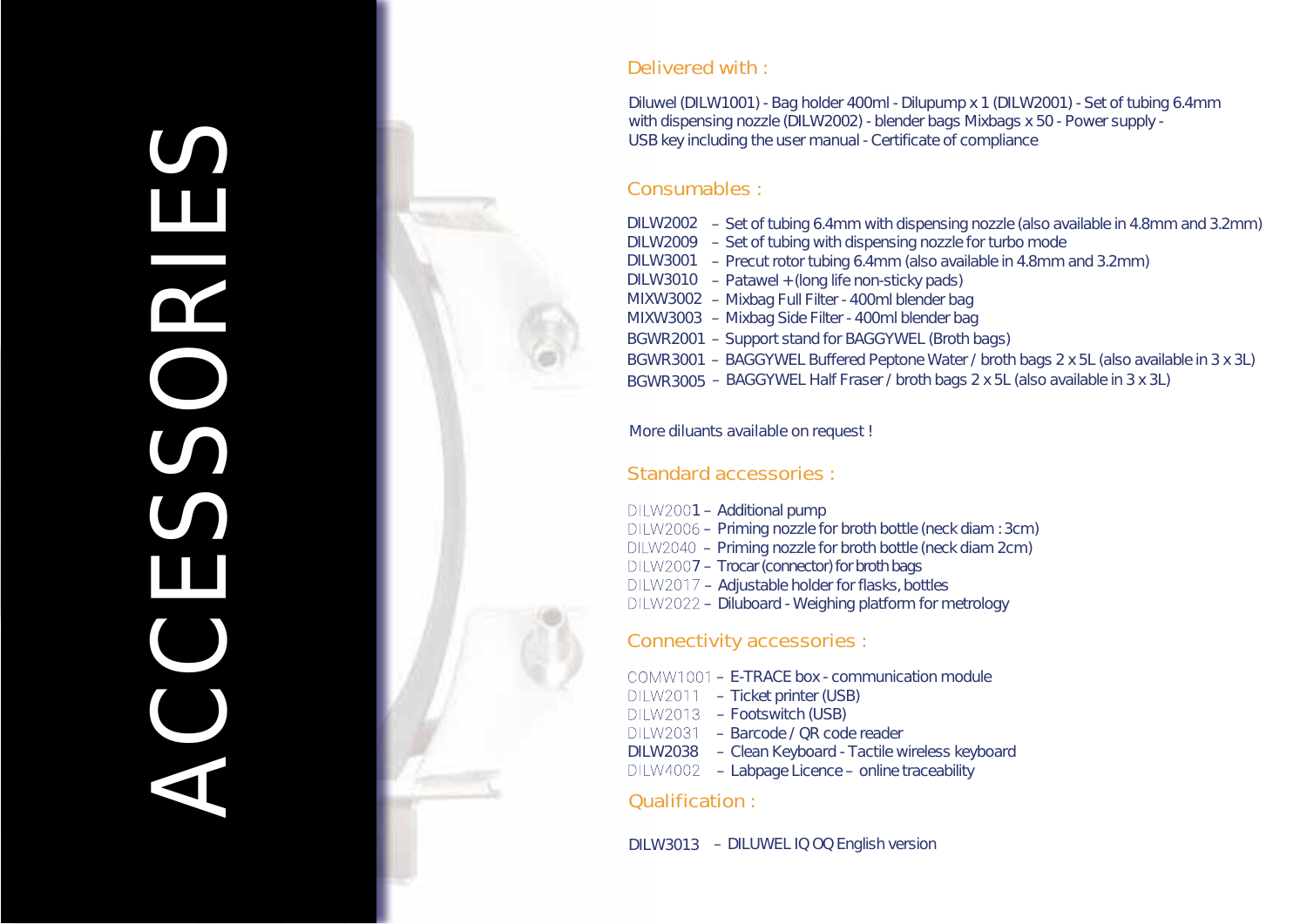

**20 YEARS EXPERIENCE IN MICROBIOLOGY EQUIPMENT DESIGN**

## **OF SERVICE ENGINEERS AND MICROBIOLOGISTS A FULLY COMMITTED TEAM**



**DELIVER** 



**MORE THAN 70 INTERNATIONAL DISTRIBUTORS TRAINED TO THE LATEST A.B.E. TECHNOLOGIES**

**FOR TRACEABILITY AND PRODUCTIVITY A CONNECTED EQUIPMENT GENERATION**